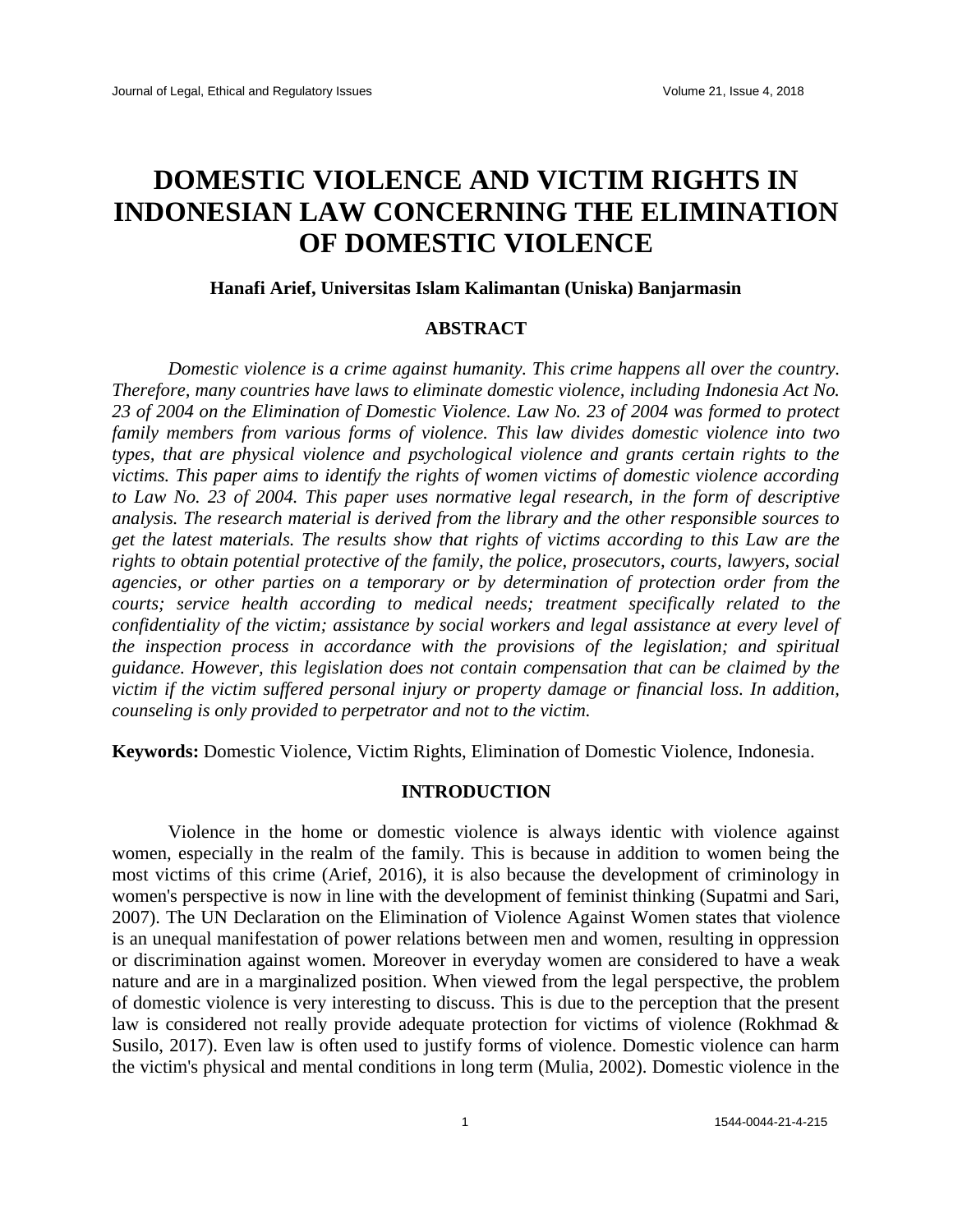world increases every year (Women's Aid Organisation, 2017). The United Nations Organization report states that one in three women around the world receive violence due to female status. In India, an estimated 25,000 brides die per year due to dowry. In Middle Eastern countries like Jordan, Pakistan, Syria, Iraq and some countries in the Persian Gulf, honor killing is reported that women who was raped killed by his own family in order to preserve the honor of the family (Arief, 2016; Sev'er & Yurdakul, 2001; Odeh, 2010; Chesler, 2010; Ruggi, 1998; Kulczycki & Windle, 2011). A UN-implemented 2010 study worldwide estimated that 150 million girls under the age of 18 were sexually abused 80% of 800,000 women, and girls are trafficked each year 70% for sexual purposes. According to the United Nations, domestic violence resulted in losses of approximately USD 1.16 billion annually in Canada, USD 5.8 billion annually in the United States and USD 11.38 billion per year in Australia. All that does not include the cost of service and maintenance of health related to the violence (http://insightsabah.gov.my).

Although the conditions, position and status of Indonesian women are better than their counterparts in the Middle East countries, domestic violence is not entirely lost. The Indonesian National Commission on Women revealed that by 2016 there were 259,150 cases of violence against women, where most cases handled by the Religious Courts ended in divorce (www.bbc.com). Although the Domestic Violence Law has been enacted in Indonesia since 2004, the massive cases of domestic violence have made laws not optimal in determining social behavior and suppressing violence threatened by criminal prosecution. Socially, the society culture is still patrilineal nuance so it is still difficult to assess the legal awareness. In addition, this happens because some of the apparatus are less gender sensitive. This paper aims to identify the rights of women victims of domestic violence according to Law No. 23 of 2004 on the Elimination of Domestic Violence. This paper uses normative legal research, in the form of descriptive analysis. The research material is derived from the library and the other responsible sources to get the latest materials. This paper uses normative legal research, in the form of descriptive analysis. The research material is derived from the library and the other responsible sources to get the latest materials.

#### **Domestic Violence in Conservative and Feminist Dialectics**

Basically, women's rights in households are usually closely related to the rights concerning marriage and family relationships. Basically, Indonesian women have equal rights and obligations with their husbands in the household. However, some legal barriers have limited women's freedom. For example, the 1974 marriage law implicitly determines that women are in charge of taking care of the household and the husband as the head of the family. Although practically, many women now work and become heads of families, the existence of such a passage has become a justification for the restriction of women's rights. In addition, other women's rights, among others, are the right of priority care after divorce, the right to earn a living after the divorce, the right of division of property. The Indonesian Marriage Law has also given various rights that women can enjoy. Furthermore, efforts to improve the status and position of women are further enhanced through the various pro-women regulations and state institutions that specifically address and advocate for women's rights. However, the existence of several regulations that strictly regulate the behavior of women is considered one of the reasons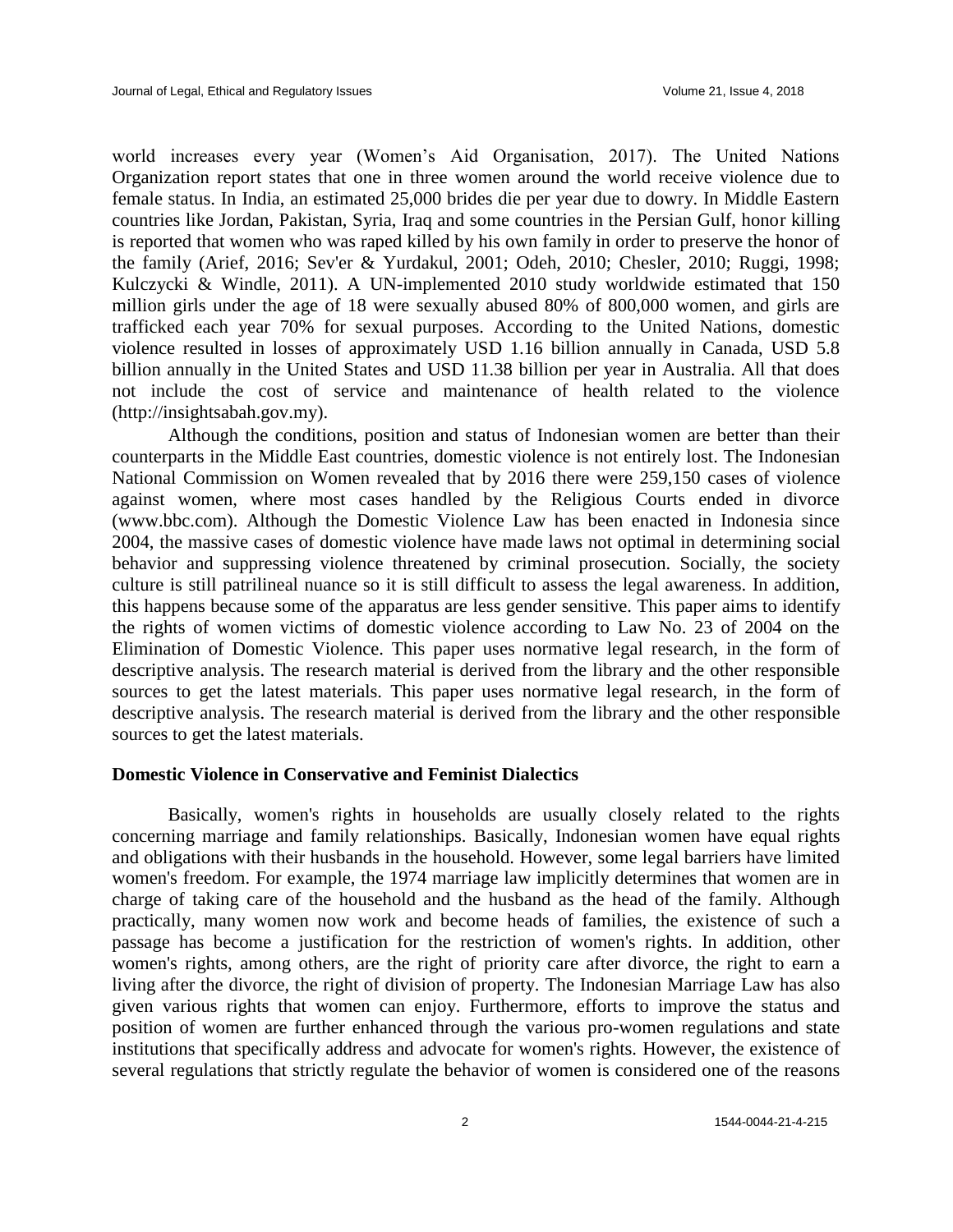for the massive domestic violence. At least, this kind of regulation makes patriarchal culture stronger.

Violence in verbal form is not always considered a violation. Similarly, physical and psychological violence in a particular sphere within a culture is also not considered a violent act (Hayati et al., 2011; Blackburn, 2004; Wessel & Wimhöfer, 2001). This means that violence is seen only from the physical aspect, while the other such as psychic aspect is considered not violent (Wicaksono, 2018). Whereas, the domestic violence law from countries such as Malaysia and Indonesia has covered both aspects. Another thing is that violence is a concept which meaning and content is highly dependent on the norms and understanding developed in a society and is recognized by the community itself (Wulandari, 2004).

The term violence is used to describe both overt or covert behavior, offensive or defensive and using force directed to others (Wulandari, 2004). Violence is defined as an act of a person or a group of persons who cause injury or death to another person or cause physical damage or other person's goods (Ranuhandoko, 1996). Violence includes all acts based on gender differences that result in physical, sexual, and psychological misery or suffering including the threat of certain acts, coercion or arbitrary deprivation of liberty whether occurring in the public domain or private sphere.

This violence does not stand alone, but rather deals with the various conditions and developments of the situation of political, economic life and socio-cultural aspects of a society. Violence is a social issue that demands the sensitivity, attention, and responsibility of all parties in the handling, prevention and overcoming of it (Alawiyah, 1999). Meanwhile, in the context of violence against women, the wording of violence has a very broad meaning: all acts against women or other subordinate groups that result or may result in physical, sexual, economic, and/or psychological harm or suffering, including in the sense of threats or acts such as coercion, or eliminating unilateral freedom within the scope of the household (Munir, 2005).

In feminist dialectics, violence is understood as a man's natural and biological form of male power (Yuarsi and Pitaloka, 2002). This concept only covers the personal aspect and tends to emphasize the forms of physical and sexual violence from men. The above concept, then changed after debate among feminists, so that violence against women is understood as a patriarchal manifestation of a system in society that puts men as the ruling party, who is entitled to control and control women as subordinan parties. Therefore the liberal feminist movement focuses on the struggle for changes in all regulations and laws that are presumed to preserve patriarchal family institutions (Nugroho, 2008), given the worldwide legal system that still supports and reinforces these gender differences (Mosse, 2007; Nugroho, 2008).

## **Violence in the Perspective of Law No. 23 of 2004**

United Nations Declaration on the Elimination of Violence Against Women in 1993 Article 1 states, "*violence against women is as any deed based on gender differences that result in or may result in the physical or sexual or psychological misery or suffering of women"*. including the threat of enforcement, forced coercion or arbitrary deprivation of liberty, whether applicable in the public sphere of life or in private or private life. The 1994 United Nations Declaration of Beijing defines violence against women as any action based on sex differences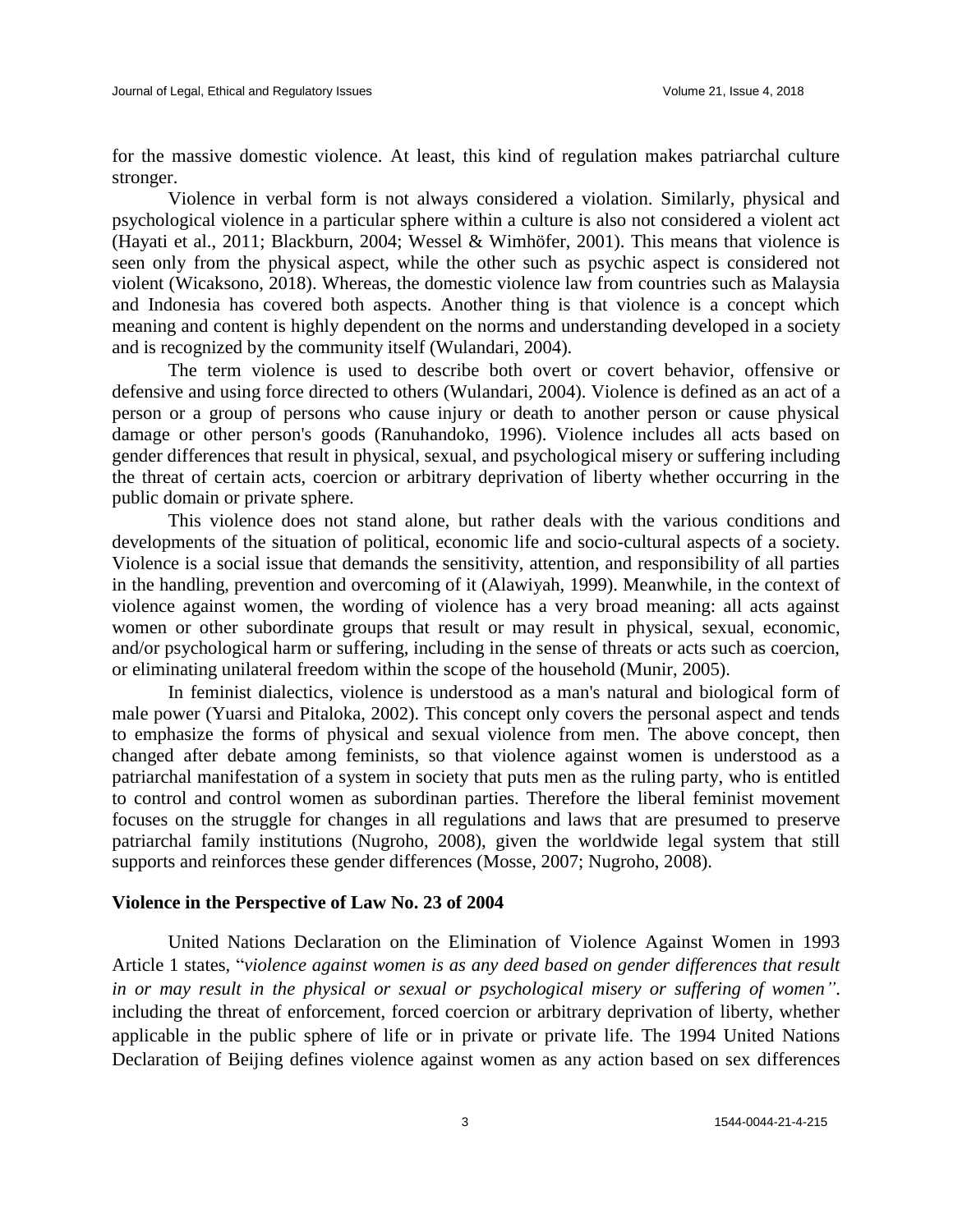that results in the physical suffering of women, sexual, or psychological, including the threat of arbitrary actio both in public and in personal life (Yuarsi and Pitaloka, 2002).

According to the Law of the Republic of Indonesia No. 23/2004, "*violence is any act against a person, especially a woman, resulting in physical, sexual, psychological, and/or abandonment of the physical, sexual, psychological and/or neglect of the household, including the act of threatening unlawful conduct, coercion, or deprivation of liberty within the scope of the household."* Forms of domestic violence according to Law No. 23 of 2004 "*include physical violence, psychic violence, sexual violence, or household neglect*." Physical violence is defined as an act that results in pain. become ill or serious injuries. While psychic violence is an act that leads to fear, loss of confidence, loss of ability to act, sense of helplessness, and/or severe psychological suffering to a person. Other violence is sexual violence which is defined as coercion of sexual intercourse committed against a person who resides within the scope of that household, and coercion of sexual intercourse with an individual in the sphere of his household with others for a specific commercial purpose. Whereas household neglect is defined as any act which results in the victim of economic dependency by limiting and/or prohibiting to work properly within or outside the house so that the victim is under the control of the person.

Increased legislation now is in line with the progress of society in various fields (Ghofur & Sulistiyono, 2014). These additions cannot be prevented because of the public's expectation of a better life and security, even though the number of violations against regulations is also increasing (Marpaung, 2008; Ghofur & Sulistiyono, 2015). Violation of the rules is a human act of what is done, what is spoken and how to behave. Domestic violence is a violation of the law (Marpaung, 2008). This violence is a juridical crime because the crime is regulated in a law or a crime by law that has been determined as a crime (Yulia, 2010).

Law No. 23 of 2004 was established with the aim of protecting family members from various forms of violence. The purpose of this protection is then set forth in the form of law of anti domestic violence. This is based on the idea that domestic violence is a form of attack on the honor, independence and safety of the victim's soul. Therefore, its placement in the form of law is deemed to be in harmony with the concept of the law material itself, namely that this law is a demand for legal protection of human rights in the domestic realm.

Article 1 (2) states that "*the abolition of domestic violence is a guarantee provided by the state to prevent domestic violence, to take action against perpetrators of domestic violence, and to protect victims of domestic violence*." Furthermore, to prevent and protect victims and to punish perpetrators of domestic violence, the Indonesian government and the community are obliged to implement the prevention, protection and prosecution of the perpetrators according to the Indonesian state philosophy of Pancasila and the Constitution of 1945. The various forms of violence, especially domestic violence, are considered as violations of human rights, crimes against human dignity and forms of discrimination.

The development in this period indicates that physical, emotional, sexual, and neglectual abuse of the household have been so real that a sufficient law is required and may benefit the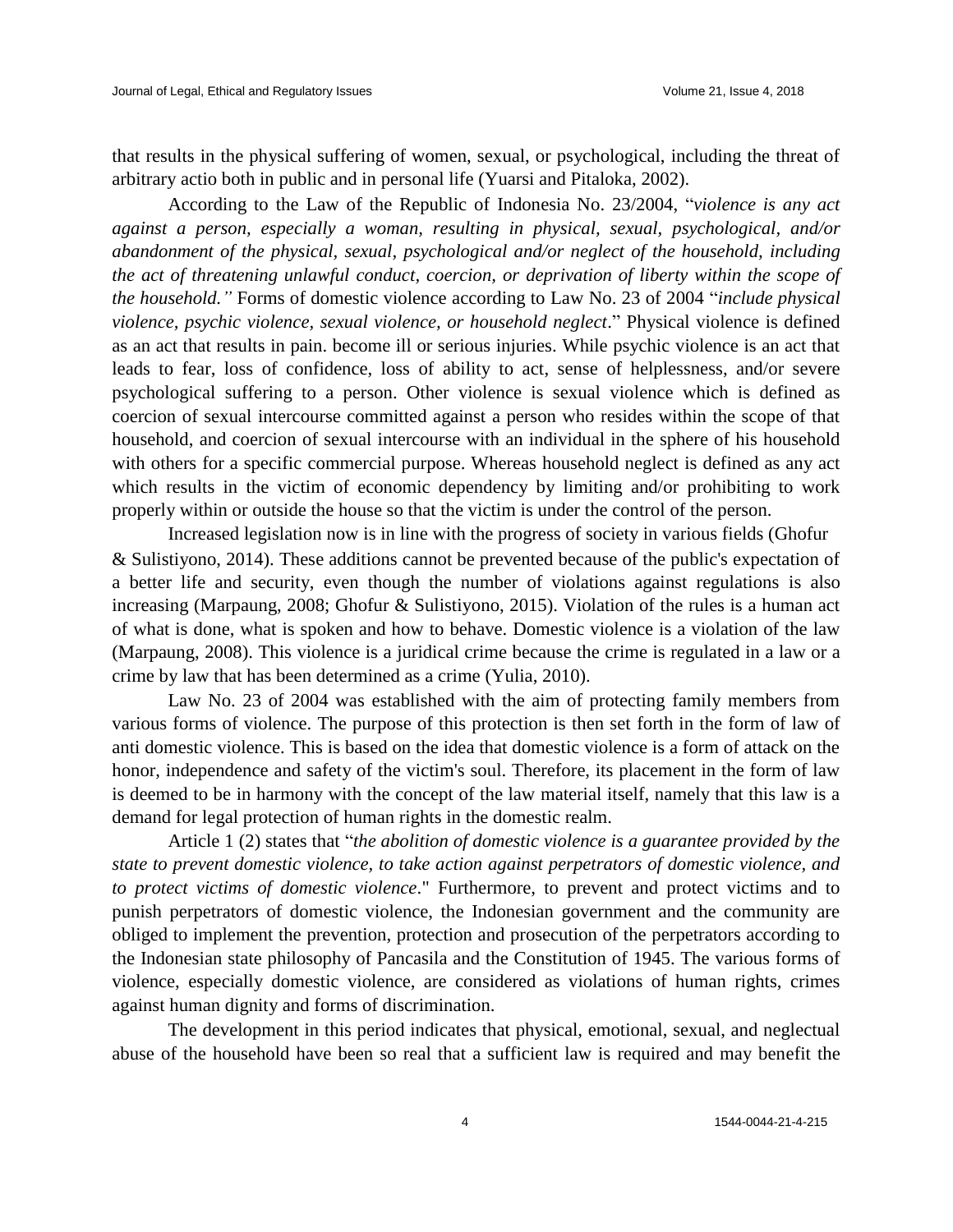prevention of the aforementioned beings. Therefore, the Indonesian government has enacted a criminal law namely the Law on the Elimination of Domestic Violence No. 23 of 2004. This law has some important principles, which is respect for human rights, justice, non-discrimination and victim protection. In addition, this law is a guarantee of the Indonesian government to its people with the aim of: preventing all forms of domestic violence, protecting victims, prosecuting perpetrators and maintaining the integrity of harmonious and prosperous households. In addition, this law regulates the prevention and protection and recovery of victims. This law also regulates specifically the violence occurring in households with criminal elements different from those set out under general criminal law. In addition, the law provides for the obligation of law enforcers, health workers, social workers, volunteers, or spiritual counselors to protect victims so that they are more sensitive and responsive to household interests originally directed to wholeness and harmonious household (Ghofur & Susilo, 2017; Susilowati, 2018; Arif, 2018).

# **Responsibility for Preventing Domestic Violence and Victim Rights**

Actually the responsibility for preventing domestic violence is the responsibility of the government and the community (Wirawan, 2018). Under article 12 (1), "*the government as the party responsible for prevention of domestic violence shall (a) formulate policies on abolition of domestic violence; organize communications, information and education about domestic violence; (c) organize socialization and advocacy on domestic violence; and (d) conduct gendersensitive education and training and issues of domestic violence and establish gender-sensitive service standards and accreditations."*

Communities are also required to have responsibilities in preventing domestic violence. Under article 15, "*everyone that hears, sees or knows the occurrence of domestic violence shall make efforts in accordance with the limits of its ability shall endeavor to (a) prevent the ongoing crime; (b) provide protection to the victim; (c) provide emergency assistance; and (d) assist in the process of submitting the application for safeguards*." Moreover, Law No. 23 of 2004 provides protection to parties within the family. Scope of family according to article 2 (1) "*includes husband, wife, and child, and persons who have a family relationship because of the blood relationships, marriage, through breastfeeding, nurturing, and guardianship, who reside in the household; and/or people who work to help the household and settle in the household*." Moreover, the article also states that the scope includes the person who works that regarded as a family member for a period of time during his or her stay in the household concerned.

Further, within one twenty-four hours from the date of knowing or receiving reports of domestic violence, the police shall immediately provide temporary protection to the victim. Temporary protection shall be granted for a maximum of seven days after the victim has been received or handled, and within a period of once twenty-four hours begins the provision of protection, the police shall request the order of protection to the court. In providing temporary protection, police may cooperate with medical personnel, social workers, volunteers, and/or spiritual counselors to assist the victim. The Chief Justice within seven days of receipt of the petition, shall issue a decree containing the order of protection to the victim and other family members. An application for a warrant may be delivered by the victim or the victim's family, a friend of the victim, the police, a companion volunteer, or a spiritual director. Applications can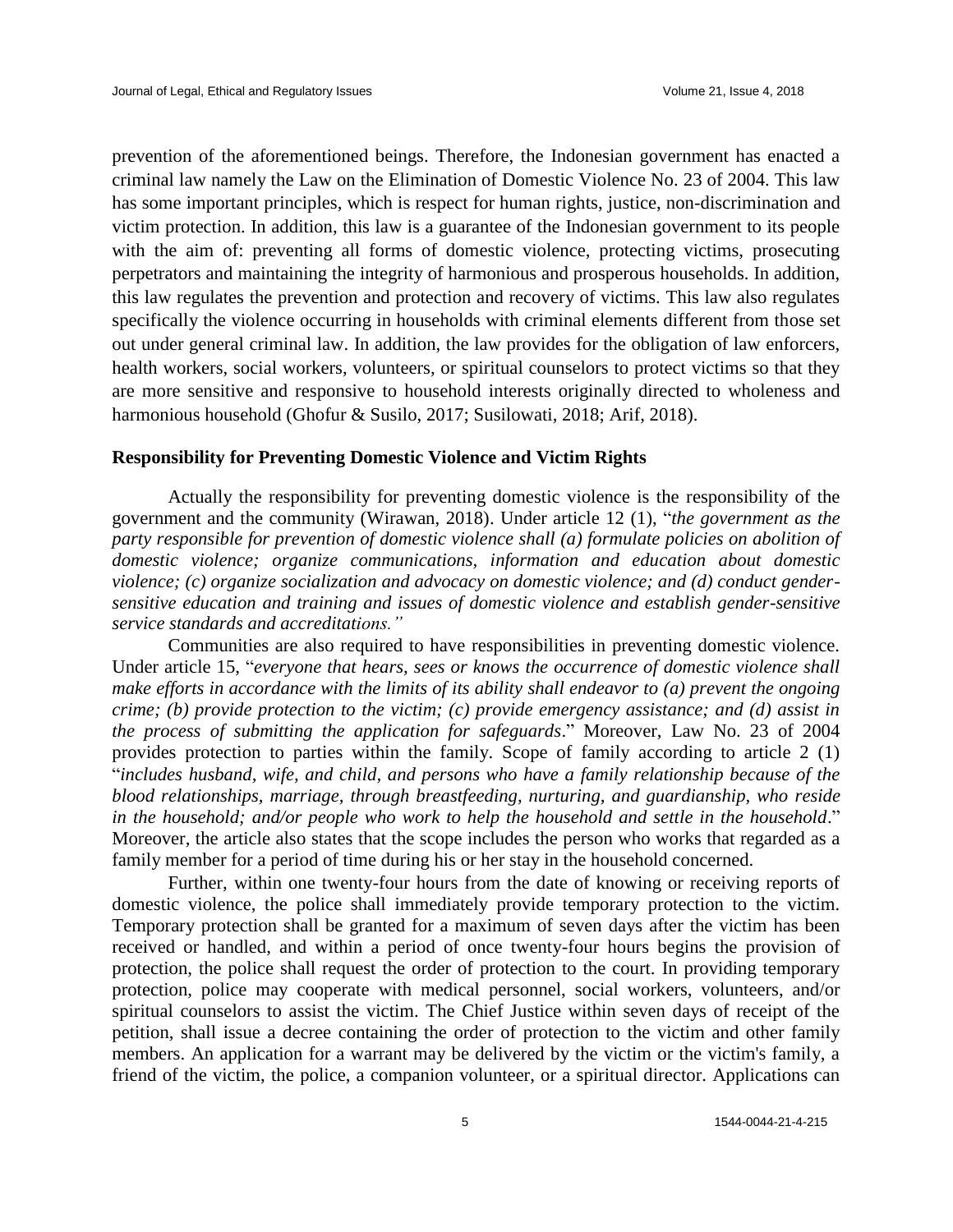be submitted in both oral and written form. Protection orders may be granted within a maximum of one year and may be renewed on a court basis. The application for renewal of the protection order is given seven days before the expiration date.

However, on another side, Law No. 23 of 2004 does not contain compensation that can be claimed by the victim if the victim suffers personal injury or damage to property or financial loss due to violence. It further states that the victim has the rights to obtain (a) the protection of family, police, prosecutors, courts, advocates, social institutions or other parties, temporarily or in accordance with the determination of the protection order of the court; (b) health services according to medical needs; (c) handling which is specifically related to the confidentiality of victims; (d) assistance by social workers and legal aid at each stage of the review process in accordance with the provisions of legislation; (e) spiritual guidance services. In addition, the court may provide temporary or permanent protection orders to families, lawyers, social institutions, police, prosecutors, courts or any other party; temporary protection provided by police and/or social institutions or other parties, prior to the issuance of protection from the courts. In addition, this law contains only penalties in lieu of punishment paid by the perpetrator to the state for the crimes committed. In the meantime, counseling is only provided to the perpetrator not to the victim.

# **CONCLUSION**

Law No. 23 of 2004 on domestic violence has implicitly declared to eliminate all forms of violence, especially domestic violence, and declares it to be a violation of human rights and crimes against human dignity and forms of discrimination. As a form of crime, domestic violence in various types and forms is not likely to be lost on earth as with other crimes. However, that does not mean we have to be pessimistic about the abolition of this crime. This effort must be done, because at least the results achieved at least the reduction of the crime. This effort can be done in a juridical way by implementing the law of abolition of domestic violence effectively. Another non juridical business is to change attitudes and patterns of community behavior through education, counseling and so forth. In addition, this effort must involve many parties, such as law enforcement, social institutions and other community members in general.

#### **REFERENCES**

- Alawiyah, T. (1999). *Female sexual violence as a global issue, in words and deeds* (In Indonesian). Jakarta: Office of the Minister of State for the Role of Women of the Republic of Indonesia.
- Arief, H. (2016). Malignancy against Women: A study on socio-legislative comparisons in Malaysia and Indonesia (In Indonesian). Doctoral Thesis Universiti Kebangsaan Malaysia, Bangi.
- Arif, A. (2018). Comparative study of law of impeachment in various countries. *Asian Journal of Law and Jurisprudence 1*(1), 1-20.
- Blackburn, S. (2004). *Women and the state in modern Indonesia*. Cambridge University Press.
- Chesler, P. (2010). *Worldwide trends in honor killings.* Middle east quarterly.
- Ghofur, A., & Sulistiyono, S. (2014). Eklektisisme dalam taqnîn hukum keluarga di dunia Islam. *ISLAMICA:Jurnal Studi Keislaman*, *8*(2), 261-291.
- Ghofur, A., & Sulistiyono, S. (2015). Peran ulama dalam legislasi modern hukum Islam. *Asy-Syir'ah Jurnal Ilmu Syari'ah dan Hukum*, *49*(2), 265-297.